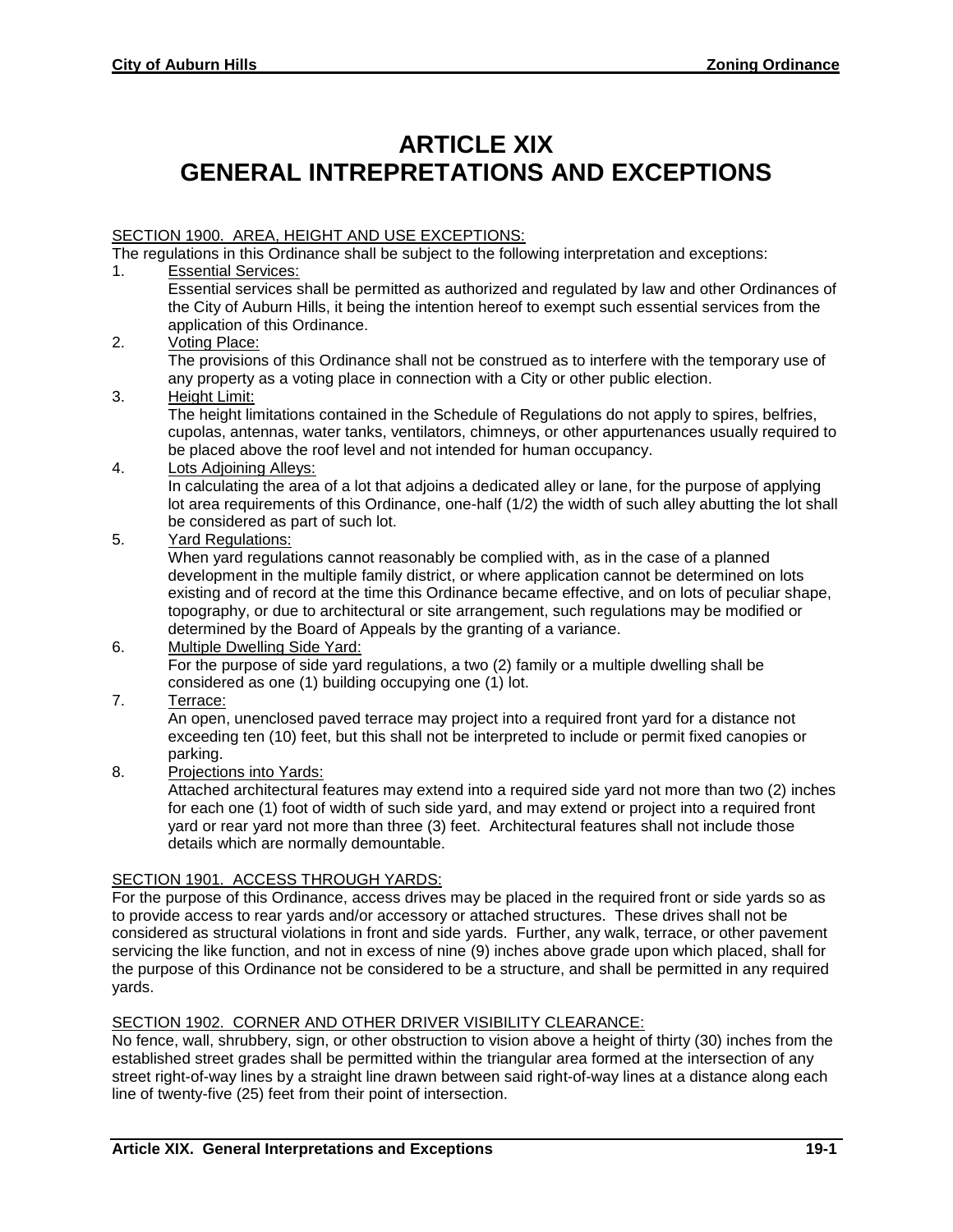## SECTION 1903. BASEMENT RESIDENCY:

Basement residency is expressly prohibited in the City of Auburn Hills.

#### SECTION 1904. FENCES, HEDGES, BERMS, AND WALLS IN RESIDENTIAL DISTRICTS:

- 1. Front Yard. Opaque fences, hedges, berms, or walls not more than two and one-half (2½) feet in height and non-opaque fences not more than four (4) feet in height may be constructed within a required front yard, e.g., along the property line.
- 2. Rear and Side Yard. Fences, hedges, berms, or walls of not more than six (6) feet in height, either opaque or non-opaque, may be constructed in residential districts within a required rear or side yard.
- 3. Visual Clearance Triangle. No fence, hedge, berm, or wall may be permitted within the triangle area located at a corner or intersection that is required for proper visibility from a motorized vehicle or by a pedestrian as defined in Section 1902.
- 4. Height Measurement. Height shall be determined by measuring the vertical distance from the average surrounding grade, not including a berm, to the highest point of a fence, hedge, berm, or wall. A berm may be used in combination with a fence, hedge, or wall provided the highest point of the combination does not exceed the height permitted in this Section.

*(Amended: 12-18-06 per Ordinance No. 794)*

## SECTION 1905. BUILDING MECHANICAL EQUIPMENT:

For all uses, except residential uses, heating, ventilation and air conditioning mechanical equipment located on the exterior of the building(s) shall be screened from adjacent public or private streets and adjacent properties. If the equipment is mounted on the building, it shall be screened at least the height of the equipment in a manner that is architecturally compatible with the building design. If the equipment is ground-mounted, it shall be screened in a similar manner and/or with evergreen plant materials. The method of screening shall be approved by the City Council or official approving the site plan.

Other types of mechanical equipment located on the exterior of the building such as dust collectors, hoppers, stacks, and similar equipment, that cannot reasonably be screened, shall be designed, located and/or painted to minimize any adverse visual impact.

## SECTION 1906. ESSENTIAL SERVICES AND QUASI-PUBLIC FACILITIES:

For essential services and quasi-public services such as substations, communication towers, monopoles and the like, where strict adherence to the requirements of Section 1815, Site Plan Review may pose a hardship or practical difficulty to development or continued services, the Building Department Manager may waive paved parking and drives, loading and unloading areas, with the inclusion of screening landscaping, and the Building Department Manager may waive a full site plan and require only a schematic site plan. The Planning Commission shall be notified of any such occurrence.

In addition, wireless communication facilities may be allowed on City property, except for all City park property, exclusive of the Civic Center park property, in any zoning district in accordance with the following standards and requirements:

- A. The facilities shall not be demonstrably injurious to the adjacent area or otherwise detrimental to the public health, safety and welfare.
- B. The applicant shall demonstrate the need for the proposed facility to be located as proposed based upon the presence of one or more of the following factors:
	- 1. Proximity to an interstate or major thoroughfare.
	- 2. Areas of population concentration.
	- 3. Concentration of commercial, industrial and/or other business center.
	- 4. Areas where signal interference has occurred due to tall buildings, masses of trees, or other obstructions.
	- 5. Other specifically identified reasons creating facility needs.
	- 6. Topography.
- C. The facility shall be located and designed to be harmonious with the surrounding area. .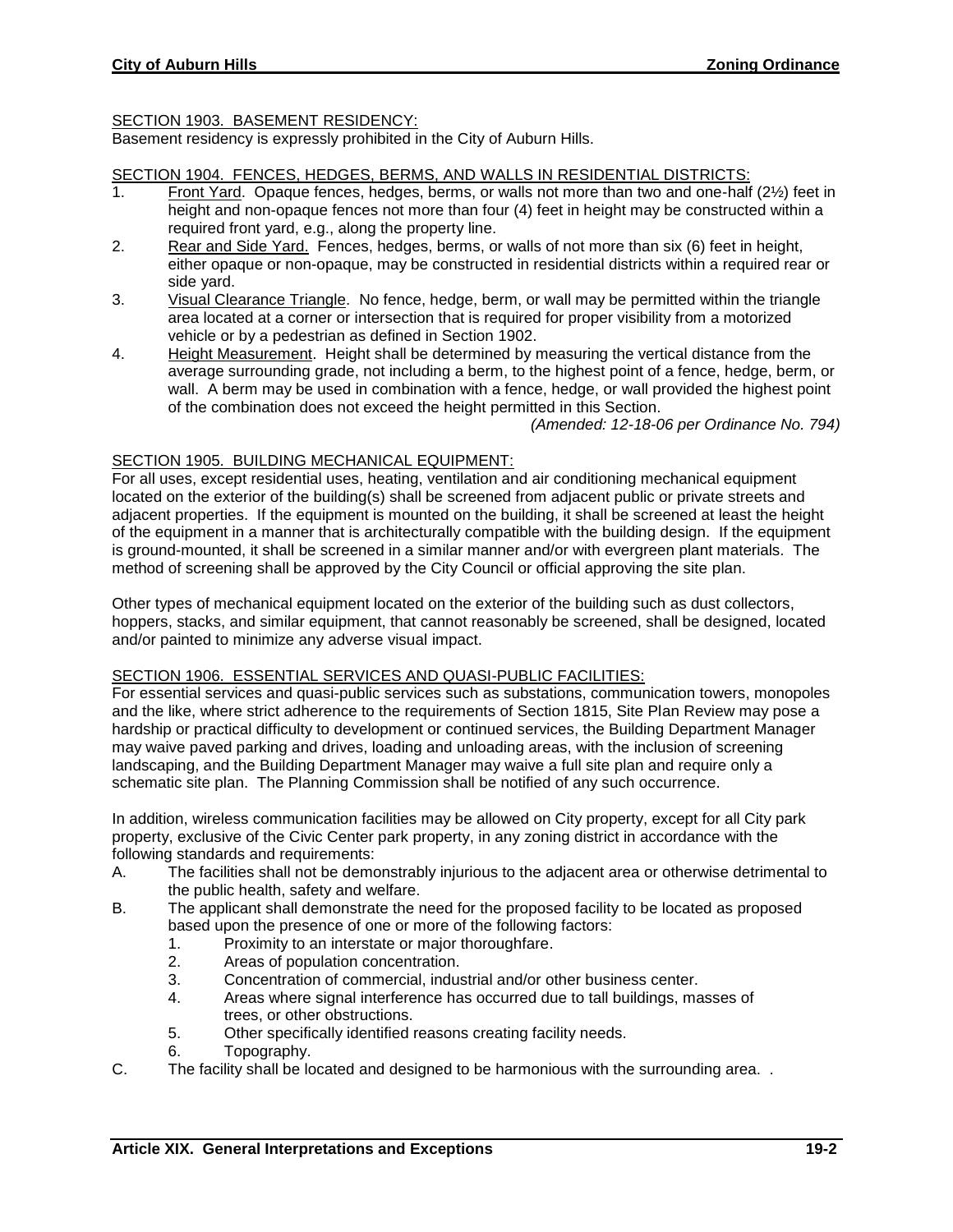- D. Wireless communication facilities shall be of a design such as a monopole, steeple, bell tower, or other form which is compatible with the existing character of the proposed site and general area as approved by the City.
- E. All wireless communication facilities shall comply with applicable federal and state standards relative to electromagnetic fields.
- F. The applicant shall demonstrate a justification for the proposed height of the structures and an evaluation of alternative designs which might result in lower heights.
- G. The following additional standards shall be met:
	- 1. The maximum height of the support structure and antenna shall be the minimum height demonstrated to be necessary for reasonable communication by the applicant (and by other entities to co-locate on the structure).
	- 2. The minimum setback of the proposed support structure and accessory structures shall be in accordance with the required setbacks for main or principal buildings as provided in the Schedule of Regulations for the zoning district in which the support structure is located.
	- 3. There shall be unobstructed access to the support structure, which may be provided through an easement. This access is necessary for maintenance of the facility and will have a width and location determined by such factors as: the location of adjacent thoroughfares, and traffic and circulation within the site; utilities needed to service the tower or pole and any attendant facilities; the location of buildings and parking facilities; proximity to residential districts and minimizing disturbance to the natural landscape; and the type of equipment which will need to access the site.
	- 4. The division of property for the purpose of locating a wireless communication facility is prohibited unless all zoning requirements and conditions are met.
	- 5. The Planning Commission shall, with respect to the color of the support structure and all accessory buildings, review and recommend so as to minimize distraction, reduce visibility, maximize aesthetic appearance, and ensure compatibility with surrounding structures. It shall be the responsibility of the applicants to maintain the wireless communication facility in a neat and orderly condition.
	- 6. The support system shall be constructed in accordance with all applicable building codes and shall include the submission of a soils report from a geotechnical engineer licensed in the State of Michigan. This soils report shall include soil borings and statements indicating the suitability of soil conditions for the proposed use. The requirements of the Federal Aviation Administration, Federal Communications Commission and Michigan Aeronautics Commission shall be noted.
	- 7. A maintenance plan, and any applicable maintenance agreement, shall be presented and approved as part of the site plan for the proposed facility.
	- 8. The proposal shall be reviewed in conformity with the co-location requirements below.
	- 9. Landscaping shall be provided in accordance with Section 1808.
	- 10. The application shall include a Certification by a State of Michigan Registered Engineer of the applicant with regard to the manner in which the proposed structure will fall, which certification will be utilized, along with other criteria such as applicable regulations for the district in question, in determining the appropriate setback to be required for the structure and other facilities.
	- 11. The application shall include a description of security to be posted at the time of receiving a Building Permit for the facility to ensure removal of the facility when it has been abandoned or is no longer needed, as provided in Paragraph H below. In this regard, the security shall, at the election of the applicant, be in the form of: (1) cash, (2) surety bond, (3) letter of credit, or (4) an agreement in a form approved by the attorney for the City and recordable at the Office of the Register of Deeds, establishing a promise of the applicant and owner of the property to timely remove the facility as required under this section of the ordinance, with the further provision that the applicant and owner shall be responsible for the payment of any costs and attorney fees incurred by the City in securing removal.
- H. Co-location shall be deemed to be "feasible" for purposes of this section where all of the following are met: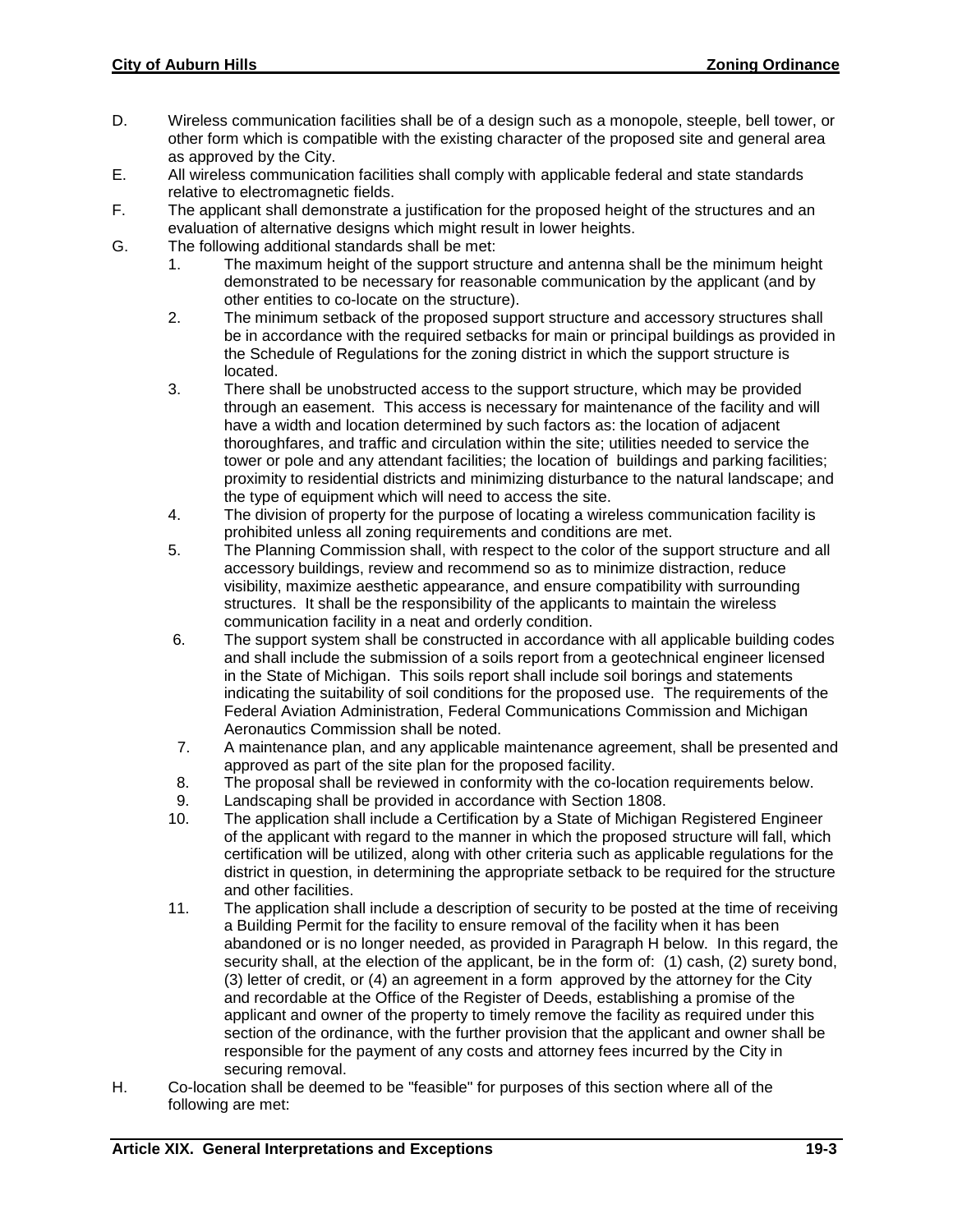- 1. The provider entity being considered for co-location will undertake to pay market rent or other market compensation for co-location.
- 2. The site on which co-location is being considered, including reasonable modification or replacement of a facility, is able to provide structural support.
- 3. The co-location being considered is technologically reasonable, e.g. the co-location will not result in unreasonable interference, given appropriate physical and other adjustment in relation to the structure, antennas, and the like.
- 4. The height of the structure necessary for co-location will not be increased beyond a point deemed to be permissible by the City.
- I. Requirements for co-location shall be met as follows:
	- 1. A Special Land Use Permit for the construction and use of a new wireless communication facility shall not be granted unless and until the applicant demonstrates that a feasible colocation is not available for the coverage area and capacity needs.
	- 2. All new and modified wireless communication facilities shall be designed and constructed so as to accommodate co-location.
	- 3. If a party who owns or otherwise controls a facility shall fail or refuse to alter a structure so as to accommodate a proposed and otherwise feasible co-location, such facility shall thereupon and thereafter be deemed to be a nonconforming structure and use, and shall not be altered, expanded or extended in any respect.
	- 4. If a party who owns or otherwise controls a facility shall fail or refuse to permit a feasible co-location, and this requires the construction and/or use of a new facility, the party failing or refusing to permit a feasible co-location shall be deemed to be in direct violation and contradiction of the policy, intent and purpose of the City and, consequently, such party shall take responsibility for the violation, and shall be prohibited from receiving approval for a new wireless communication support structure within the City for a period of five (5) years from the date of the failure or refusal to permit the co-location, unless such party shall seek and obtain a variance from the Zoning Board of Appeals upon a showing that a new facility is clearly necessary in order to operate the respective communication system, considering all feasible alternatives.
- J. Removal requirements shall be as follows:
	- 1. A condition of every approval of a wireless communication facility shall be adequate provision for removal of all or part of the facility by users and owners when the facility has not been used for 180 days or more. For purposes of this section, the removal of antennas or other equipment from the facility, or the cessation of operations (transmission and/or reception of radio signals) shall be considered as the beginning of a period of nonuse.
	- 2. The situations in which removal of a facility is required, as set forth in Paragraph 1 above, may be applied and limited to portions of a facility.
	- 3. When a facility has not been used for one hundred eighty (180) days, the property owner or persons who had used the facility shall immediately notify the City Building Department, apply or secure the application for any required demolition or removal permits, and immediately proceed with and complete the demolition/removal, restoring the condition which existed prior to the construction of the facility.
	- 4. If the required removal of a facility or a portion thereof has not been lawfully completed within sixty (60) days of the applicable deadline, after at least thirty (30) days written notice, the City may remove or secure the removal of the facility or required portions thereof, with its actual cost and reasonable administrative charge to be drawn or collected from the security posted at the time application was made for establishing the facility.

## SECTION 1907. DUAL USE OF PROPERTY:

Except as otherwise specifically provided herein, no parcel of property may be used for more than one use at a time. An example, but not as a limitation, would be a parcel of property with a residential nonconforming use in a business or industrial district shall not also be used for a business or industrial use.